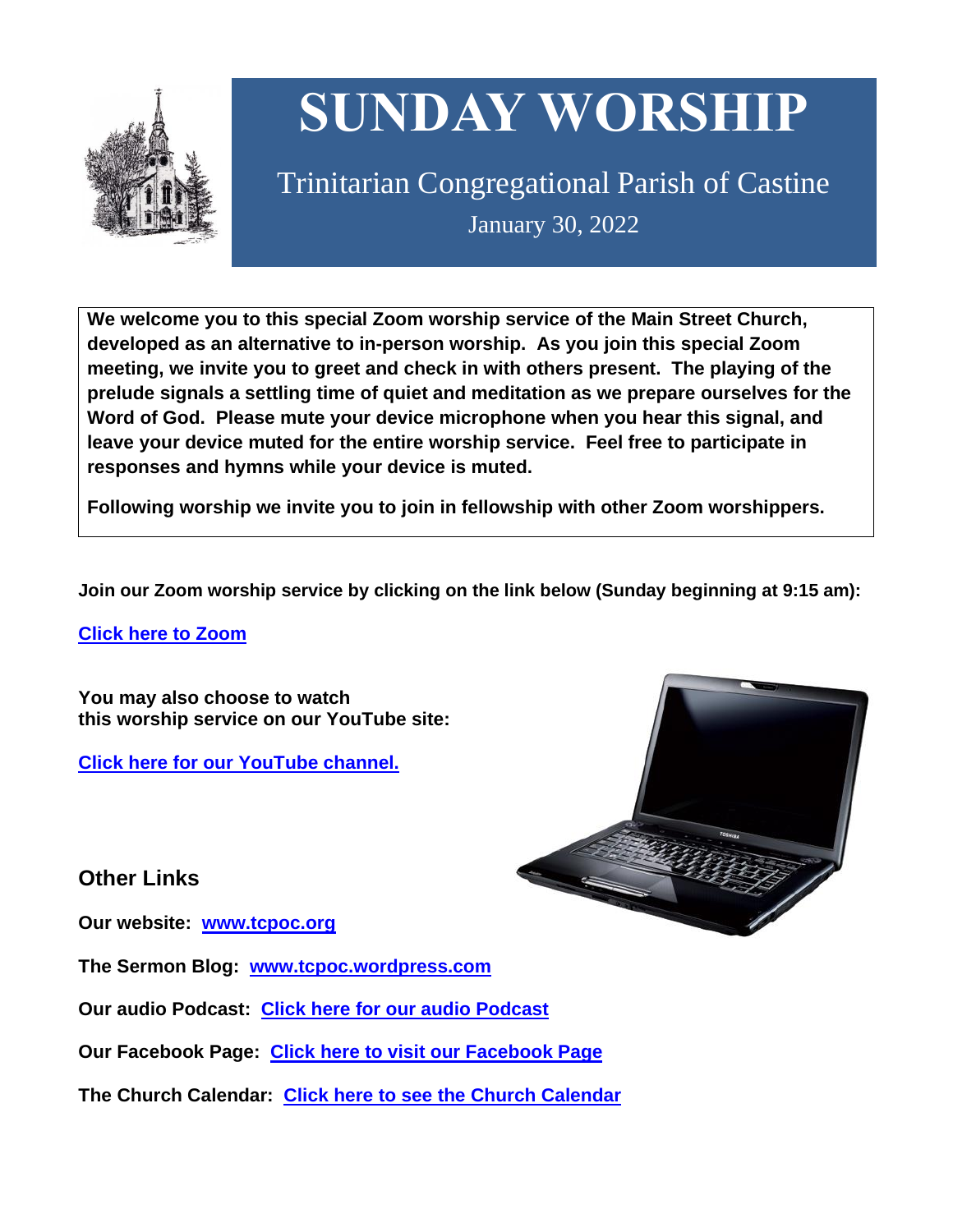#### **Order of Worship TRINITARIAN CONGREGATIONAL PARISH OF CASTINE UNITED CHURCH OF CHRIST Castine, Maine Epiphany IV**

January 30, 2022 9:30 am Guest Preacher: Gary Hatter Church Musician: Suzanne Eaton Deacon: John Cunningham Lector: Elise Adams Zoom/YouTube Host: Amy Stewart Communication and Amy Stewart

Ministers: All Members

#### GATHERING AS A COMMUNITY OF FAITH

We welcome you to worship in this special place, and hope that you feel free to greet your friends and *neighbors as you arrive. Please let the playing of the organ prelude signal a settling time of quiet and meditation as we prepare ourselves for the Word of God.*

PRELUDE

#### GREETINGS AND ANNOUNCEMENTS INTERLUDE

CALL TO WORSHIP **(Responsively)**

Our hope is in God all of our lives.

**God is a rock of refuge: a fortress against threat and shame.** God has held us since our birth.

**So, we are never in the full grasp of the unjust and cruel.** In love, God saves and supports us.

**Trusting in God, we continually offer our praise.**

\*OPENING HYMN

God of the Sparrow, God of the Whale NC 32

| God of the sparrow                | God of the hungry                |
|-----------------------------------|----------------------------------|
| God of the whale                  | God of the sick                  |
| God of the swirling stars         | God of the prodigal              |
| How does the creature say Awe     | How des the creature say Care    |
| How does the creature say Praise. | How does the creature say Life   |
| God of the earthquake             | God of the neighbor              |
| God of the storm                  | God of the Foe                   |
| God of the trumpet blast          | God of the pruning hook          |
| How does the creature cry Woe     | How does the creature say Love   |
| How does the creature cry Save    | How does the creature say Peace. |
| God of the rainbow                | God of the ages                  |
| God of the cross                  | God near at hand                 |
| God of the empty grave            | God of the loving heart          |
| How does the creature say Grace   | How do your children say Joy     |
| How does the creature say Thanks  | How do your children say Home.   |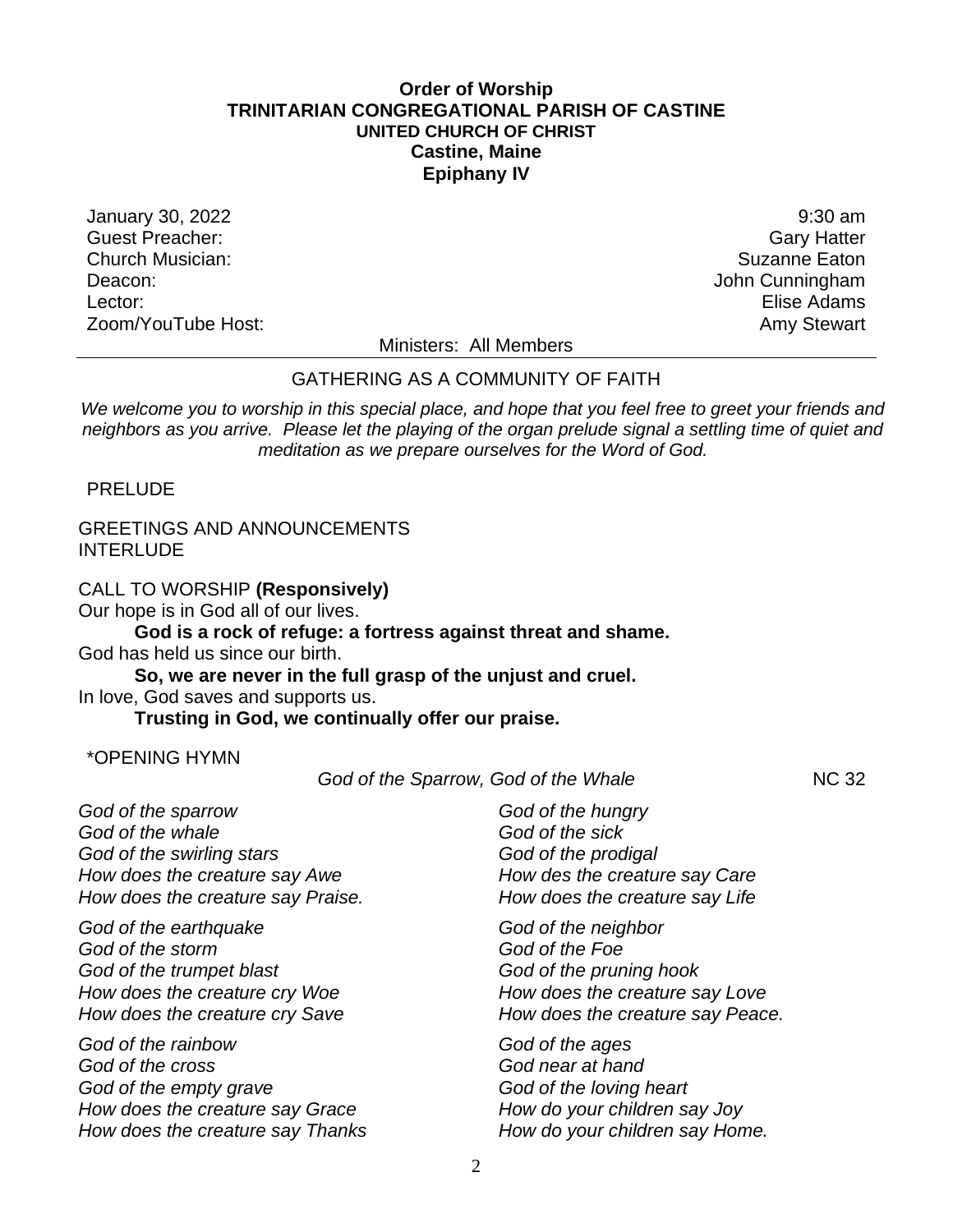# PRAYER OF INVOCATION **(Unison)**

**Holy Spirit, as the word of the Lord came to Jeremiah in his time, bring this word now to us. Touch our mouths and our hearts with your word today, that we may build on it in our lives, in the church, and in your world. Amen.**

#### A TIME WITH ALL GOD'S CHILDREN

## PRAYER OF CONFESSION **(Unison)**

**God, our Deliverer, we confess that we are too reluctant to speak and to live according to your truth. We grow comfortable with the way things are, passively condoning injustice. We see ourselves as "insiders," excluding those we consider "outsiders." We find it easier to pluck up and pull down, to destroy and overthrow, than to build and to plant. Forgive us, O God, for being timid disciples. Empty us of fear and shame and fill us with love that is humble and patient and kind.** 

*A moment for silent prayer*

ASSURANCE OF PARDON

\*GLORIA PATRI **(Unison)** P 513

**Glory be to the Father, and to the Son, and to the Holy Ghost. As it was in the beginning, is now and ever shall be, world without end. Amen. Amen.**

#### HEARING THE WORD

#### **Jeremiah 1:4-10**

<sup>4</sup>Now the word of the Lord came to me saying, <sup>5</sup>"Before I formed you in the womb I knew you, and before you were born I consecrated you; I appointed you a prophet to the nations." <sup>6</sup>Then I said, "Ah, Lord God! Truly I do not know how to speak, for I am only a boy." <sup>7</sup>But the Lord said to me, "Do not say, 'I am only a boy'; for you shall go to all to whom I send you, and you shall speak whatever I command you, <sup>8</sup>Do not be afraid of them, for I am with you to deliver you, says the Lord." <sup>9</sup>Then the Lord put out his hand and touched my mouth; and the Lord said to me, "Now I have put my words in your mouth. <sup>10</sup>See, today I appoint you over nations and over kingdoms, to pluck up and to pull down, to destroy and to overthrow, to build and to plant."

#### **Psalm 36: 5 - 10**

<sup>5</sup>Your steadfast love, O Lord, extends to the heavens,

**your faithfulness to the clouds.** 

<sup>6</sup>Your righteousness is like the mighty mountains,

**your judgments are like the great deep; you save humans and animals alike, O Lord.**  <sup>7</sup>How precious is your steadfast love, O God!

**All people may take refuge in the shadow of your wings.** 

<sup>8</sup>They feast on the abundance of your house,

**and you give them drink from the river of your delights.** 

<sup>9</sup>For with you is the fountain of life;

**in your light we see light.** 

<sup>10</sup>O continue your steadfast love to those who know you, **and your salvation to the upright of heart!**

# **1 Corinthians 13:1 - 13**

13If I speak in the tongues of mortals and of angels, but do not have love, I am a noisy gong or a clanging cymbal. 2And if I have prophetic powers, and understand all mysteries and all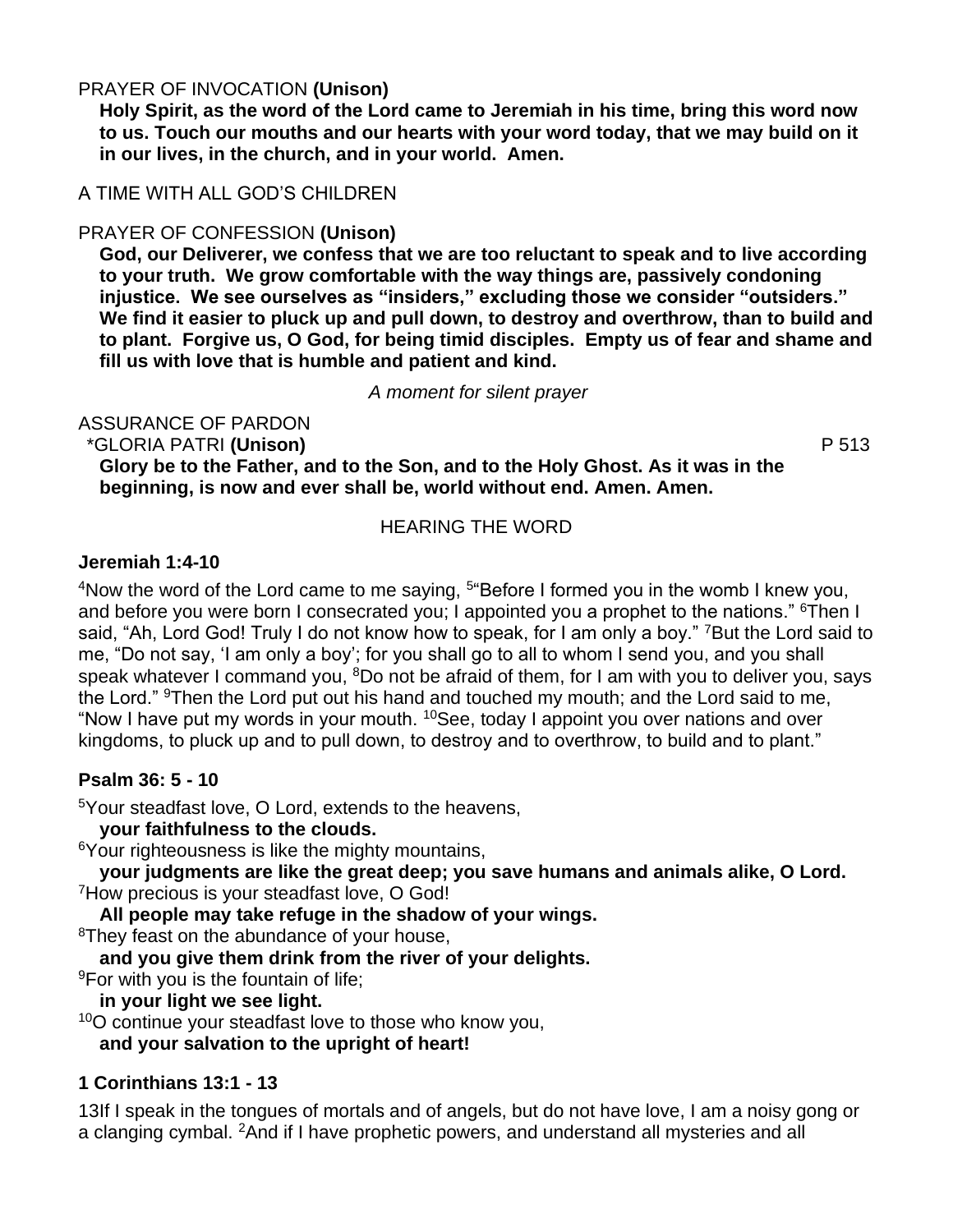knowledge, and if I have all faith, so as to remove mountains, but do not have love, I am nothing. <sup>3</sup>If I give away all my possessions, and if I hand over my body so that I may boast, but do not have love, I gain nothing.

<sup>4</sup> Love is patient; love is kind; love is not envious or boastful or arrogant <sup>5</sup> or rude. It does not insist on its own way; it is not irritable or resentful; <sup>6</sup>it does not rejoice in wrongdoing, but rejoices in the truth. <sup>7</sup>It bears all things, believes all things, hopes all things, endures all things.

<sup>8</sup> Love never ends. But as for prophecies, they will come to an end; as for tongues, they will cease; as for knowledge, it will come to an end. <sup>9</sup>For we know only in part, and we prophesy only in part; <sup>10</sup>but when the complete comes, the partial will come to an end. <sup>11</sup>When I was a child, I spoke like a child, I thought like a child, I reasoned like a child; when I became an adult, I put an end to childish ways. <sup>12</sup>For now we see in a mirror, dimly, but then we will see face to face. Now I know only in part; then I will know fully, even as I have been fully known. <sup>13</sup>And now faith, hope, and love abide, these three; and the greatest of these is love.

#### Congregational Response

**Spirit of the Living God** NC 283

*Spirit of the living God, fall afresh on me; Spirit of the living God, fall afresh on me. Melt me, mold me, fill me, use me. Spirit of the living God, fall afresh on me.*

# **Luke 4:21 - 30**

<sup>21</sup>Then he began to say to them, "Today this scripture has been fulfilled in your hearing."  $^{22}$ All spoke well of him and were amazed at the gracious words that came from his mouth. They said, "Is not this Joseph's son?" <sup>23</sup>He said to them, "Doubtless you will quote to me this proverb, 'Doctor, cure yourself!' And you will say, 'Do here also in your hometown the things that we have heard you did at Capernaum." <sup>24</sup>And he said, "Truly I tell you, no prophet is accepted in the prophet's hometown. <sup>25</sup>But the truth is, there were many widows in Israel in the time of Elijah, when the heaven was shut up three years and six months, and there was a severe famine over all the land;  $^{26}$ yet Elijah was sent to none of them except to a widow at Zarephath in Sidon.  $27$ There were also many lepers in Israel in the time of the prophet Elisha, and none of them was cleansed except Naaman the Syrian." <sup>28</sup>When they heard this, all in the synagogue were filled with rage. <sup>29</sup>They got up, drove him out of the town, and led him to the brow of the hill on which their town was built, so that they might hurl him off the cliff. <sup>30</sup>But he passed through the midst of them and went on his way.

#### \*HYMN

| Lord, Speak to Me, That I May Speak | P 397 |
|-------------------------------------|-------|
|-------------------------------------|-------|

*Lord, speak to me, that I may speak In living echoes of thy tone; As thou hast sought, so let me seek Thy erring children lost and lone.*

*O strengthen me, that while I stand Firm on the rock and strong in thee, I may stretch out a loving hand To wrestlers with the troubled sea!*

*O teach me, Lord, that I may teach The precious things thou dost impart; And wing my words, that they may reach The hidden depths of many a heart!*

*O fill me with thy fullness, Lord, Until my very heart o'erflow In kindling thought and glowing word, Thy love to tell, thy praise to show!*

**SERMON** *Two Words* **Gary Hatter**